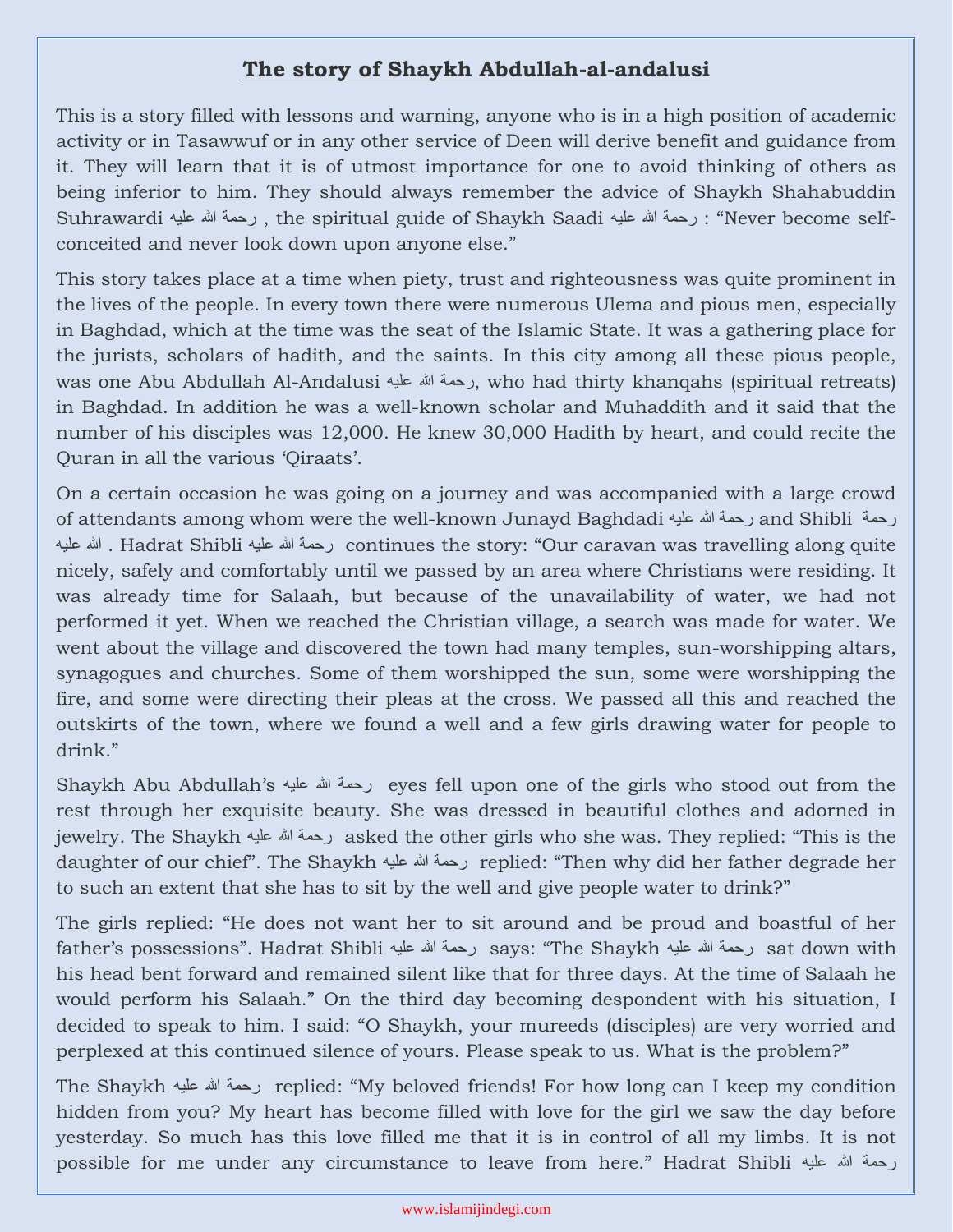replied: "Our leader! You are the spiritual guide of all Iraq. You are known for your piety, knowledge and virtues. Your disciples number over 12,000. I beg you through the Holy Quran not to disgrace us." The Shaykh علیه ہللا رحمة replied: "My beloved friends, your lot and my lot has already been sealed by fate. The cloak of sainthood has been removed from me and the signs of guidance have been taken away from me. What has been predestined has come to pass, now I am nothing." Saying this the Shaykh علیه ہللا رحمة started weeping bitterly.

When the people heard of our return, they turned up in large numbers at the outskirts of the city to come and meet the Shaykh علیه ہللا رحمة . They saw that he was not with us and asked about it. We told them the entire story. They was a lot of sorrow and crying. Many fell down in prayer begging Allah to guide the Shaykh رحمة الله علیه to the right path and return him to his former position. In the meantime all the khanqahs were closed down. We were still talking about the Shaykh's علیه ہللا رحمة tragedy one year later when we decided to visit that town again and find out how he was. A group of us set forth and after enquiring were told that he was in the woods looking after pigs. We said: "Allah protect us! What has happened? The villagers told us that he had proposed marriage to the daughter of the village chief. The girls father had accepted the proposal on the condition that he would look after the pigs."

"With tears streaming down our eyes, we went to the woods where he was rearing pigs. We saw him with a string of sacred beads around his neck. He stood leaning on a staff as he watched the pigs, standing in the same way in which he stood when he used to deliver the Khutbah for us. This was like rubbing salt into our open wounds."

When he saw us coming towards him he bent his head in shame. We came nearer and said "Assalamu Alaykum." He replied: "Walaykumus salaam". Then Hadrat Shibli علیه ہللا رحمة asked: "Shaykh علیه ہللا رحمة inspite of your knowledge and virtue what is this that has happened to you?" The Shaykh علیه ہللا رحمة replied: "My brothers! I am now no longer driven by my own choice and will. Whatever Allah has desired for me, He has done with me. After having brought me so near to His door, He has now thrown me very far away from Him. Who is there that can overturn the decree of Allah? O my brothers, fear Allah's power and wrath. Never become proud and arrogant regarding your knowledge and virtues. Then turning towards the heavens he said: "O my Lord, I never expected that You will make me so disgraced and despised and send me away from Your door." Then he began crying bitterly and appealing to Allah.

Seeing the Shaykh علیه ہللا رحمة in such hopelessness, they left for Baghdad. However on the way they saw the Shaykh علیه ہللا رحمة in front of them coming out of a river, where he had just performed a bath. In a loud voice he said: "I bear witness that there is none worthy of worship besides Allah and I bear witness that Muhammad (sallahu alayhi wa sallam) is the Messenger of Allah" The Shaykh علیه ہللا رحمة asked us for pure clothing to wear. He then started performing Salaah after which he was asked the reason why he was put through such an intense trial?